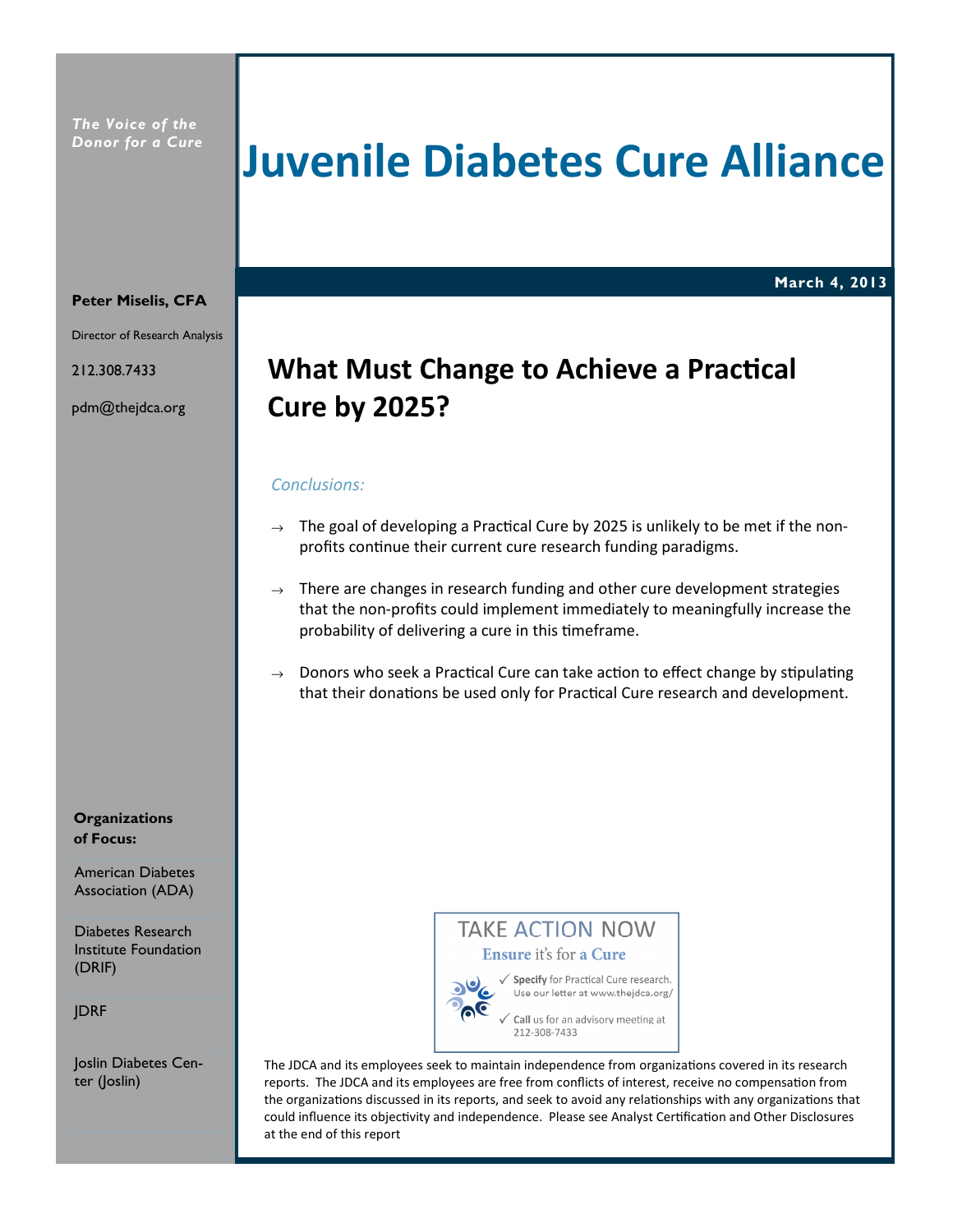#### What Must Change to Achieve a Practical Cure by 2025?

This report outlines what must happen in order to deliver a Practical Cure for type 1 diabetes by 2025. First and foremost, meeting this goal requires a paradigm shift in how the major non-profits pursue cure development and fund research. The extensive recommendations presented in this report involve all of the major players: the non-profits, the research community, and donors.

Although a cure outcome by 2025 is not assured, the approach we delineate would attract new researchers and resources; yield new research approaches and innovations; accelerate cure progress; and reinvigorate donor and volunteer support. As a result, making the recommended changes would create the best chance to deliver a cure for those now living with type 1.

#### The Current Situation

After over forty years of cure development efforts, the non-profit establishment has failed to put a cure on the horizon. Their efforts lack focus in terms of research goals and funding practices. None of the major diabetes charities has set a time goal for a cure, and only one of the four, the DRIF, has adopted a definition of a cure. The absence of a time goal diminishes the urgency to develop a cure, while the lack of defined outcomes for cure research encourages openended exploration and misaligns valuable research resources. Put simply, the non-profits' allocation of cure research grants do not align with the intentions of cure donors. Too much funding is directed to research areas with no potential to deliver a cure, while some of the most promising cure research suffers from insufficient support.

One of the key findings of a recent JDCA survey is that the donor community overwhelmingly prefers the pursuit of a Practical Cure over an Idealized Cure.<sup>1</sup> A Practical Cure comprises a set of outcomes that can potentially be attained by 2025. It would not completely eliminate type 1 for patients, but it would permit them to live as if they did not have the disease, including an unrestricted diet, worry-free sleep, and diminished psychological burdens. (Please see Appendix A on page 5 for a complete description of a Practical Cure.) In contrast, an Idealized Cure for type 1 would theoretically eliminate the disease but would very likely require a significantly longer time to develop.

The JDCA believes that there is a moral imperative on the part of the non-profits to develop a cure as quickly as possible. The urgent need to produce a cure means that the non-profits must shift focus to Practical Cure research that is already underway. Existing research projects with the potential to deliver a cure for people who are now living with type 1 should receive elevated funding priority. Fully funding these projects would align with the intentions of current cure donors.

#### **Time Considerations**

The speedy completion of research is crucial in pursuit of a time-bound cure goal, as is a commitment to provide full funding for the most promising research projects. Utilizing a time goal would deprioritize extensive areas of exploratory and ancillary research with no capacity to meet the targeted cure outcome so as to free up resources to support those projects that have the best potential to deliver a cure in our lifetime.

The cure research and development timeline presented in the exhibit below can be used as a guide in estimating the total time necessary to complete the research process from the initial discovery phase through final FDA approval and the commercial availability of a cure. The chart covers the steps involved in the pre-clinical stage, which includes basic research through animal testing. It also lays out the likely time required to progress through the rigorous human testing stage of development and final FDA approval.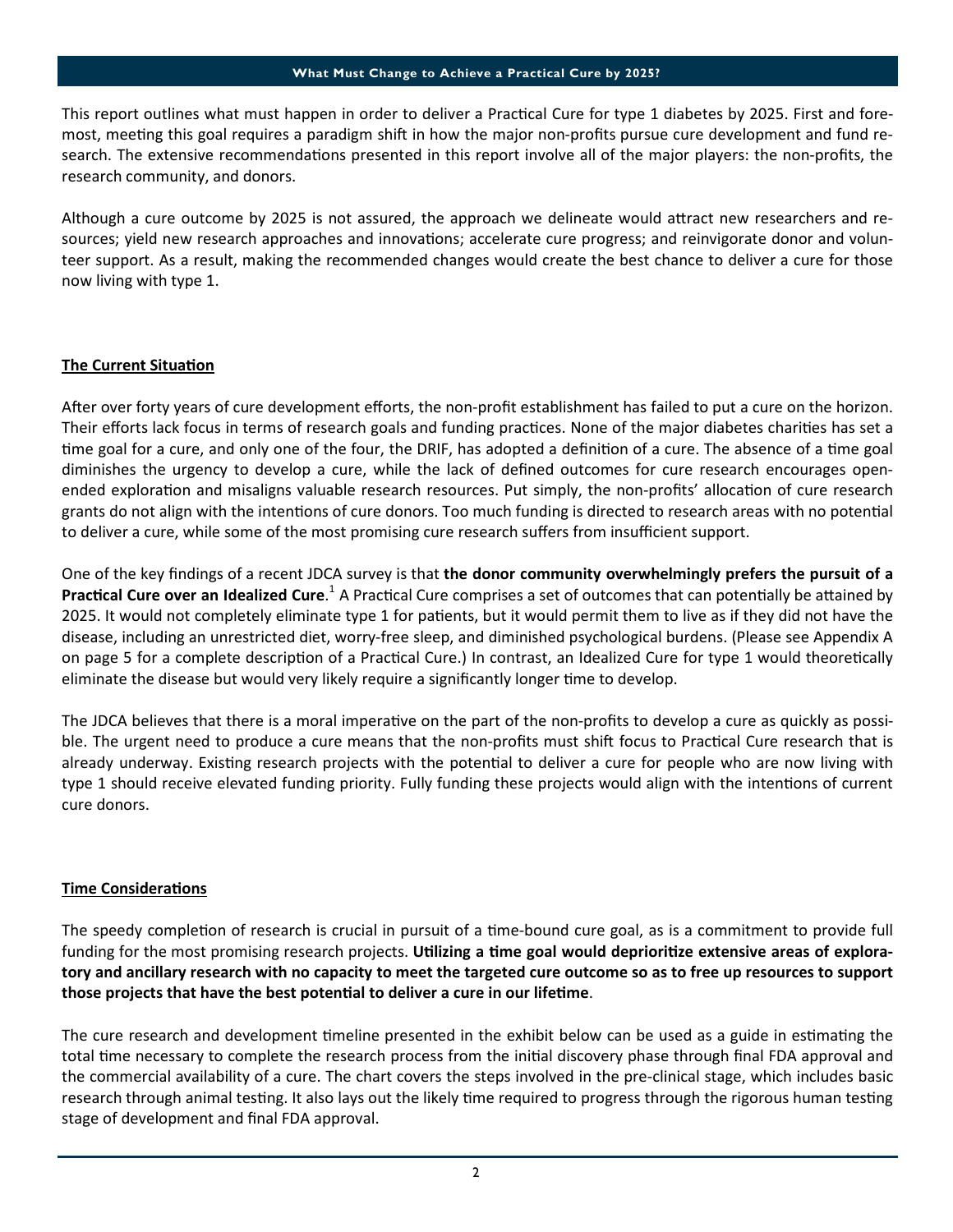

#### Exhibit A: Research Process from Project Initiation to FDA Approval

Source: California Institute for Regenerative Medicine; JDCA estimates, with contributions from Joshua Levy

Working backward chronologically from the right side of the chart, the mean estimated time required to commercialize a potential cure is ten years from the commencement of Phase 1 human clinical trials to final U.S. FDA approval. The time between today and 2025 is only slightly longer than the mean; hence, there is no time to waste.

Currently most Practical Cure research projects are in the pre-clinical stage of development, and not all of them are fully funded. Practical Cure projects collectively account for a very small percentage of the non-profits' total cure research budgets. A funding strategy that is more focused on promising near-term research would speed the projects' time to completion and advance viable pre-clinical research to human testing in time to meet the 2025 time goal. Evaluating the pool of potential research projects against a time goal of 2025 implies that many exploratory projects will be rejected in favor of those that have the potential to deliver a cure in the near future.

#### **Action Steps for Non-Profits**

To meaningfully increase the likelihood of developing a Practical Cure by 2025 requires an immediate paradigm shift in the non-profits' cure research funding strategies. Cure development projects are currently overwhelmingly skewed in favor of Idealized Cure research rather than Practical Cure projects. Of the 329 type 1 human clinical trials currently underway, only six projects, or two percent of the total, target a Practical Cure.<sup>2</sup> The proportional allocation of funding needs to shift from Idealized Cure research in the direction of Practical Cure research if there is to be a reasonable chance of delivering a cure in time to benefit those now living with type 1.

#### To meet this goal the non-profits also need to implement a Practical Cure research initiative that involves:

- $\rightarrow$  adopting a Practical Cure definition and a time goal against which to strictly evaluate projects' viability and potential to meet these outcomes
- $\rightarrow$  narrowing the research focus by prioritizing and fully funding the most promising projects that are designed to deliver the targeted cure outcomes within the time goal, regardless of whether the research is in the pre-clinical or human clinical trial stage of development
- de-emphasizing Idealized Cure research and exploratory research with less defined outcomes and/or time to completion that is irrelevant to individuals now living with type 1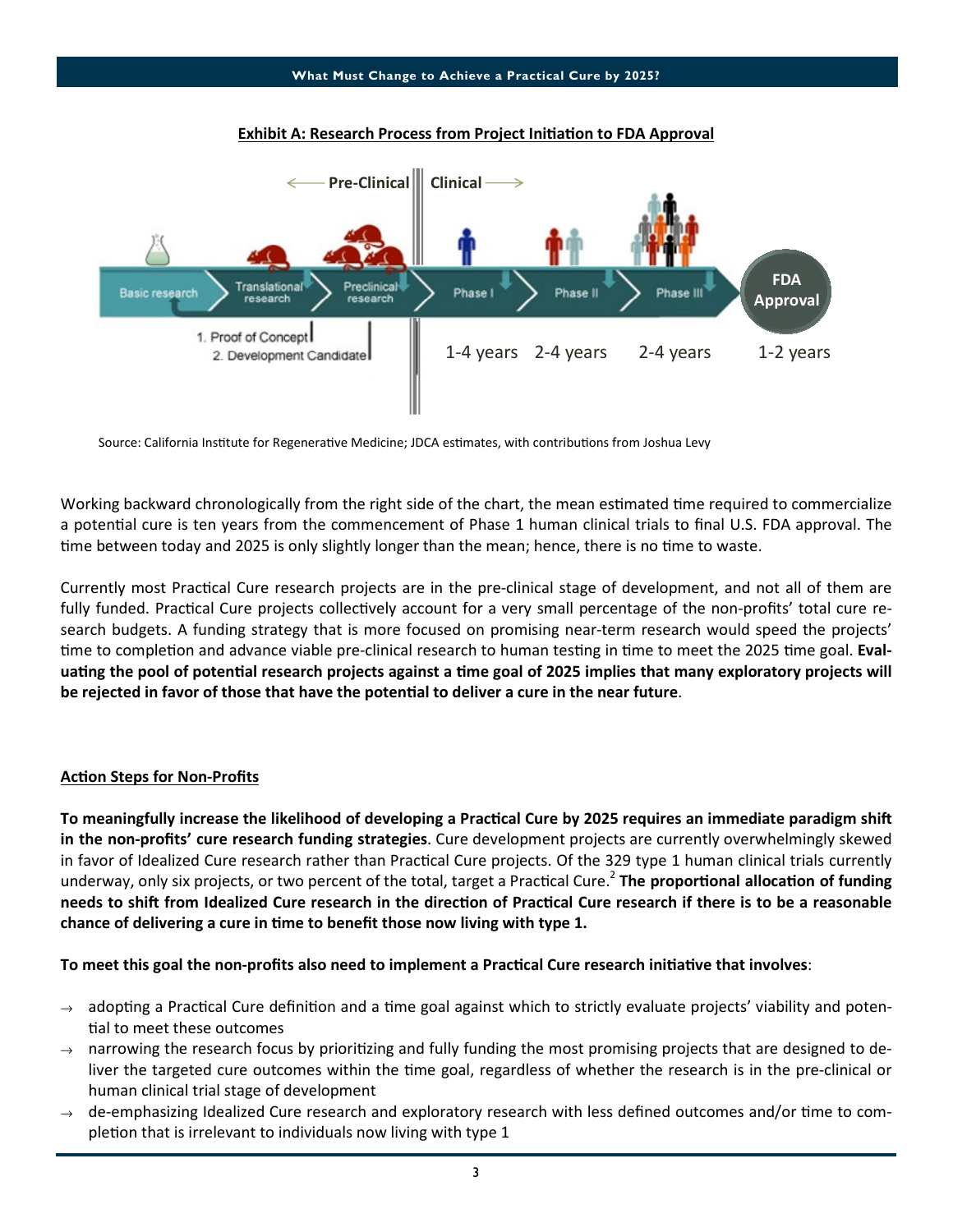- $\rightarrow$  incentivizing management to deliver a cure and incentivizing researchers to design projects that endeavor to deliver Practical Cure outcomes
- developing objective metrics, including interim goals, to gauge tangible research progress
- $\rightarrow$  reporting regularly on cure research and development performance

A fundamental change in the relationship between the non-profits and the research community also needs to occur. The non-profits need to become more proactive in soliciting the kind of projects they want to fund. They need to send a message to researchers that they seek and are willing to fund Practical Cure projects. This, in turn, will incentivize and encourage the research community to design and propose these types of projects.

The implementation of these strategic initiatives will have significant implications. It will strengthen cure development strategies and draw additional research resources and innovation to cure efforts. Adopting a Practical Cure research initiative would also reinvigorate support from jaded or disenfranchised members of the donor community and likely result in greater financial support for cure efforts.<sup>3</sup>

#### **Action Steps for Donors**

The best thing donors can do to drive change is to require that their donations be used for Practical Cure research. If you are a cure donor, explicitly stating how your money can be used will ensure that the non-profits use your donation in alignment with your intentions. The straightforward actions donors can take to significantly impact the chances of achieving a Practical Cure by 2025 include:

 $\rightarrow$  Stipulating in writing that their contribution be used only for research that targets a Practical Cure. The JDCA provides a stipulation letter that may be downloaded from our website at:

http://www.thejdca.org/wp-content/uploads/2012/11/Donor-Action-Letter.pdf

Attaching this letter to your donation will ensure that the charity uses your contribution only for this type of research.

Major gift donors may refer to the JDCA's Giving Guide on our website at:

http://www.thejdca.org/wp-content/uploads/2012/11/Giving-Guide.pdf

This document is a useful tool for donations that may involve special conditions or are structured to take effect over multiple years.

 $\rightarrow$  Donors can also call the JDCA directly at (212) 308-7433 for a private consultation on structuring a Practical Cure research donation.

#### If you do stipulate for Practical Cure research, please let the JDCA know so that we may track this effort and monitor the non-profits' use of the stipulated donations.

#### Summary and Conclusion

In order to meaningfully increase the probability of developing a Practical Cure by 2025 a broad range of actions need to be implemented by the non-profits, researchers, and donor communities. Although a Practical Cure is by no means assured if these actions are taken, the non-profits have an obligation to maximize Practical Cure research opportunities and to better align their cure development efforts with the intentions of donors who seek a cure for individuals now living with type 1.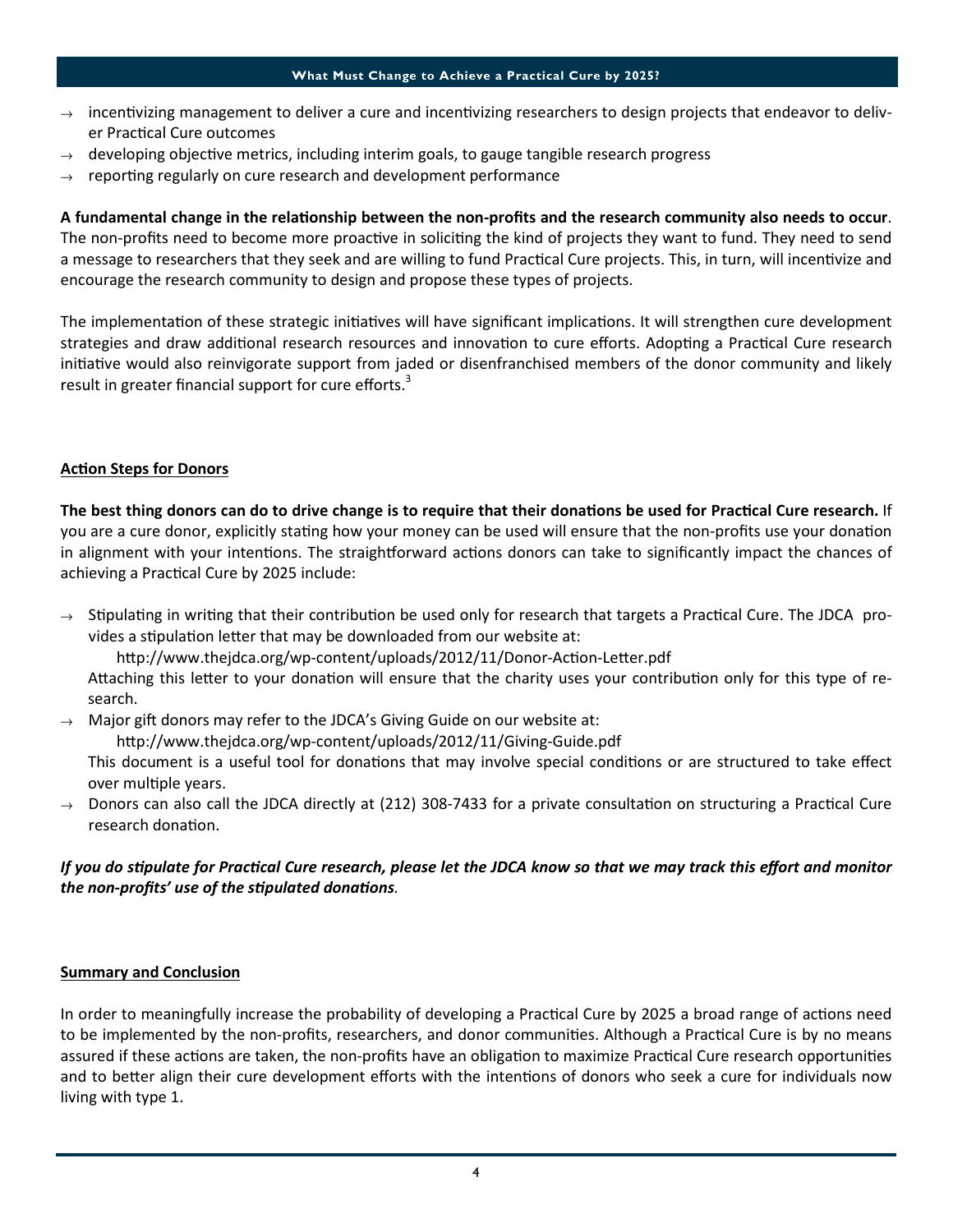#### What Must Change to Achieve a Practical Cure by 2025?

Several benefits would be derived from the non-profits adoption of a Practical Cure research initiative. New researchers and resources would emerge in the cure arena along with new projects and innovations, which would accelerate cure progress. It is also likely that the greater clarity and transparency associated with a Practical Cure research initiative would reinvigorate the donor community and garner greater financial support for cure research.

The non-profit organizations can implement the requisite changes of their own volition, or the donor community can drive the changes through their actions. Donors can bring about the change they seek by stipulating that their contributions be used only for Practical Cure work. Either way, the end result should be the same: more donor contributions will be directed to Practical Cure research and the chances of realizing a Practical Cure by 2025 will significantly improve.

## Appendix A: JDCA Definition of a Practical Cure

### A Practical Cure is outcome based and permits a 'like-normal' lifestyle



#### Minimal Monitoring

- $\checkmark$  Does not require blood glucose monitoring beyond once a week
- $\checkmark$  A1C levels 5-7%



### Free Diet

- $\checkmark$  Does not restrict a patient's diet
- $\checkmark$  Does not require carb counting



#### Sleep Worry Free

 $\checkmark$  Allows patients to sleep care free



#### Minimal Side Effects

- $\checkmark$  Best case: Zero side effects
- $\checkmark$  Acceptable case: Insignificant side effects



 $\checkmark$  If pharmacological, an easily managed regime



 $\checkmark$  If surgical, less than 72 hours recovery